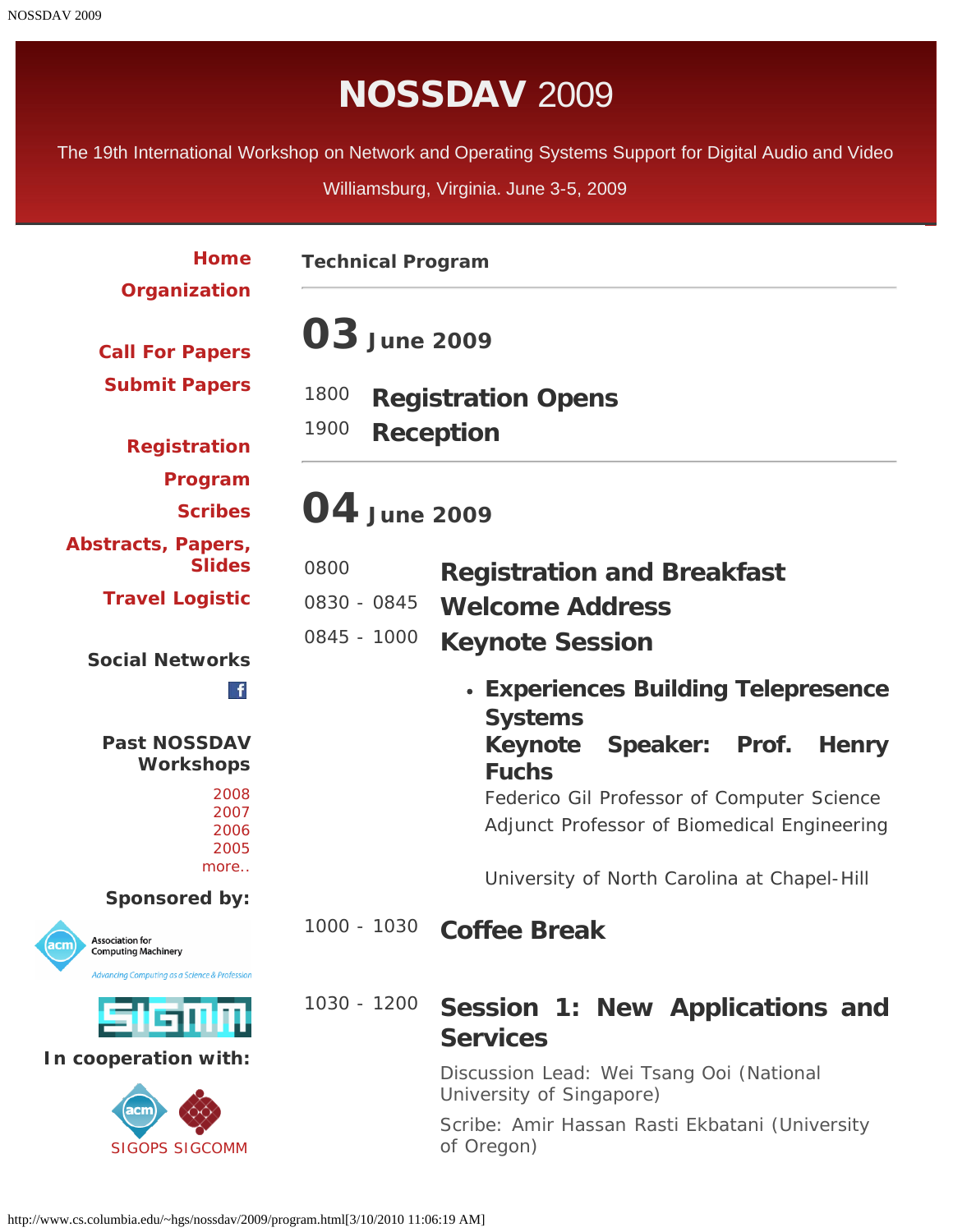#### **Dynamic Overlay Multicast in Multi-Stream/Multi-Site 3D Collaborative Systems**

*Wanmin Wu (University of Illinois at Urbana-Champaign) Zhenyu Yang (Florida International University) Klara Nahrstedt (University of Illinois at Urbana-Champaign)*

**Web 2.0 Traffic Measurement: Analysis on Online Map Applications**

*Song Lin (Tsinghua University) Zhiguo Gao (IBM China Research Laboratory) Ke Xu (Tsinghua University)*

**Peer-Assisted Online Storage and Distribution: Modeling and Server Strategies**

*Ye Sun (Hong Kong University of Science & Technology) Fangming Liu (Hong Kong University of Science & Technology) Bo Li (Hong Kong University of Science & Technology) Baochun Li (University of Toronto)*

#### 1200 - 1330 **Lunch**

#### 1330 - 1500 **Session 2: P2P Streaming I**

*Discussion Lead: Ketan Mayer-Patel (University of North Carolina at Chapel Hill)*

*Scribe: Remo Meier (ETH Zurich)*

#### **InstantLeap: Fast Neighbor Discovery in P2P VoD Streaming**

*Xuanjia Qiu (Sun Yat-Sen University) Chuan Wu (The University of Hong Kong)*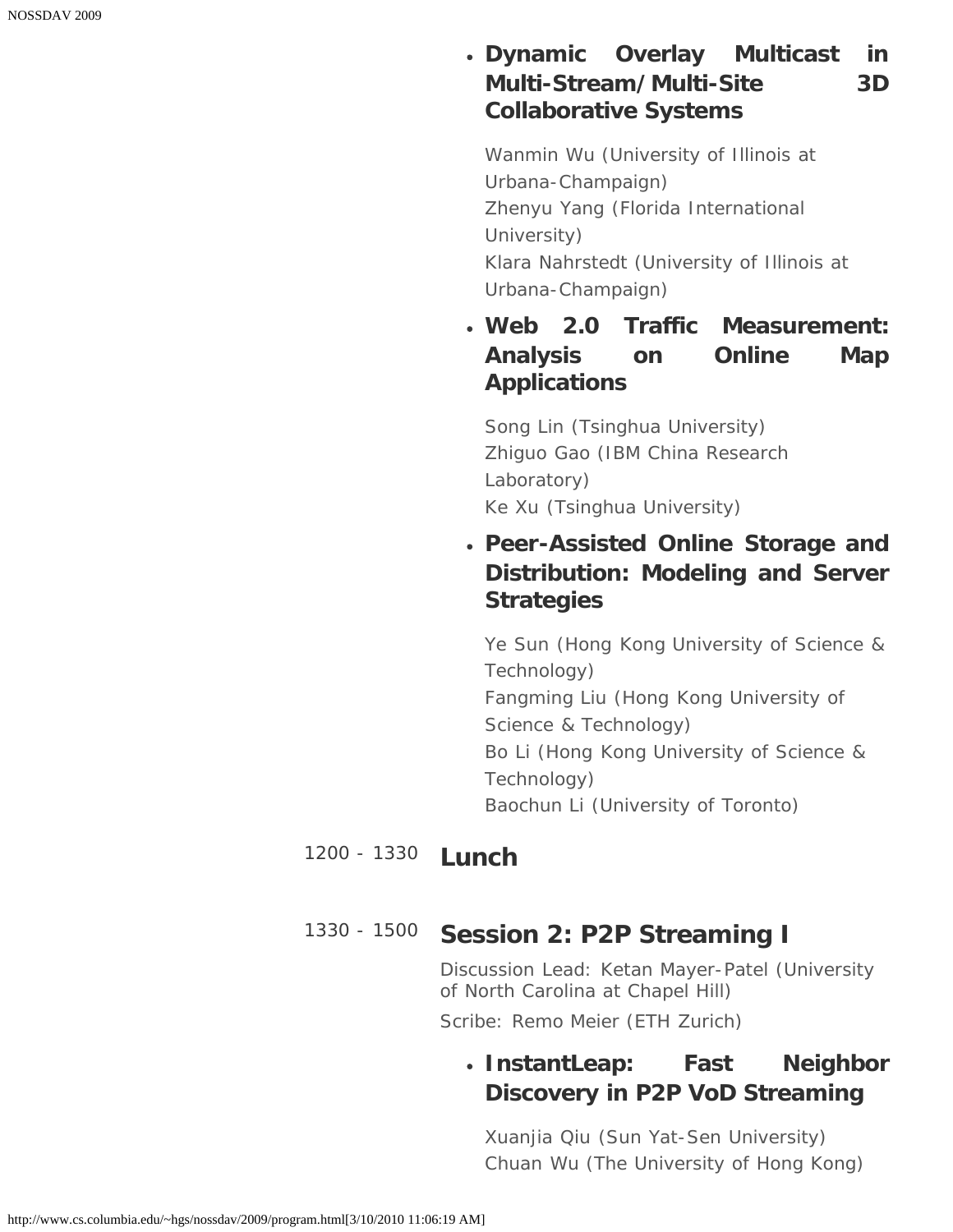*Xiaola Lin (Sun Yat-Sen University) Francis C. M. Lau (The University of Hong Kong)*

#### **Overlay Monitoring and Repair in Swarm-based Peer-to-Peer Streaming**

*Nazanin Magharei (University of Oregon) Reza Rejaie (University of Oregon)*

#### **Adaptive Overlay Topology for Mesh-Based P2P-TV Systems**

*Richard John Lobb (University of Canterbury) Ana Paula Couto da Silva (Federal University of Juiz de Fora) Emilio Leonardi (Politecnico di Torino) Marco Mellia (Politecnico di Torino) Michela Meo (Politecnico di Torino)*

## 1500 - 1530 **Coffee Break**

#### 1530 - 1730 **Session 3: OS and End Systems**

*Discussion Lead: Kevin Almeroth (UC Santa Barbara)*

*Scribe: Ishan Vaishnavi (Centrum voor Wiskunde en Informatica)*

#### *Random Network Coding on the iPhone: Fact or Fiction?*

*Hassan Shojania (University of Toronto) Baochun Li (University of Toronto)*

#### *SLIPstream: Scalable Low-latency Interactive Perception on Streaming Data*

*Padmanabhan S. Pillai (Intel Research Pittsburgh) Lily B. Mummert (Intel Research Pittsburgh)*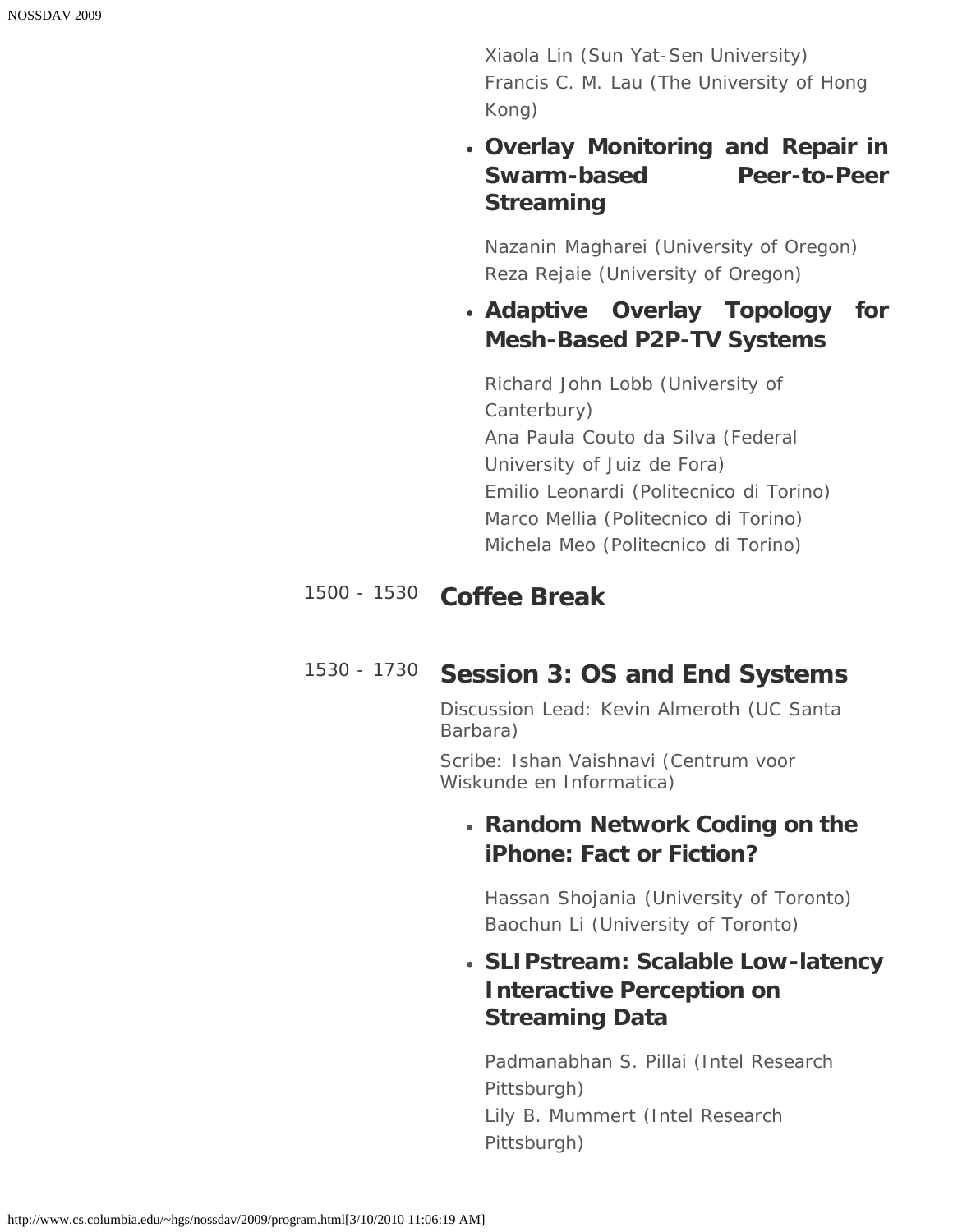*Steven W. Schlosser (Intel Research Pittsburgh) Rahul Sukthankar (Intel Research Pittsburgh) Casey J. Helfrich (Intel Research Pittsburgh)*

#### *Server-Efficient High-Definition Media Dissemination*

*Philip W. Frey (IBM Research GmbH) Andreas Hasler (IBM Research GmbH) Bernard Metzler (IBM Research GmbH) Gustavo Alonso (ETH Zurich)*

#### *Power Efficient Real-Time Disk Scheduling*

*Damien Le Moal (Hitachi Ltd.) Donald Molaro (Hitachi Global Storage Technologies, San Jose Research Center) Jorge Campello (Hitachi Global Storage Technologies, San Jose Research Center)*

#### <sup>1900</sup> **Banquet**

# **05 June 2009**

| 0800 | <b>Registration and Breakfast</b> |
|------|-----------------------------------|
|------|-----------------------------------|

### 0830 - 1000 **Session 4: Virtual Environments and Games**

*Discussion Lead: Kuan-Ta Chen (Academia Sinica)*

*Scribe: Pengpeng Ni (Simula Research Lab and University of Oslo)*

#### **A Delaunay Triangulation Architecture Supporting Churn and User Mobility in MMVE-s**

*Mohsen Ghaffari (Sharif University of Technology) Behnoosh Hariri (Sharif University of*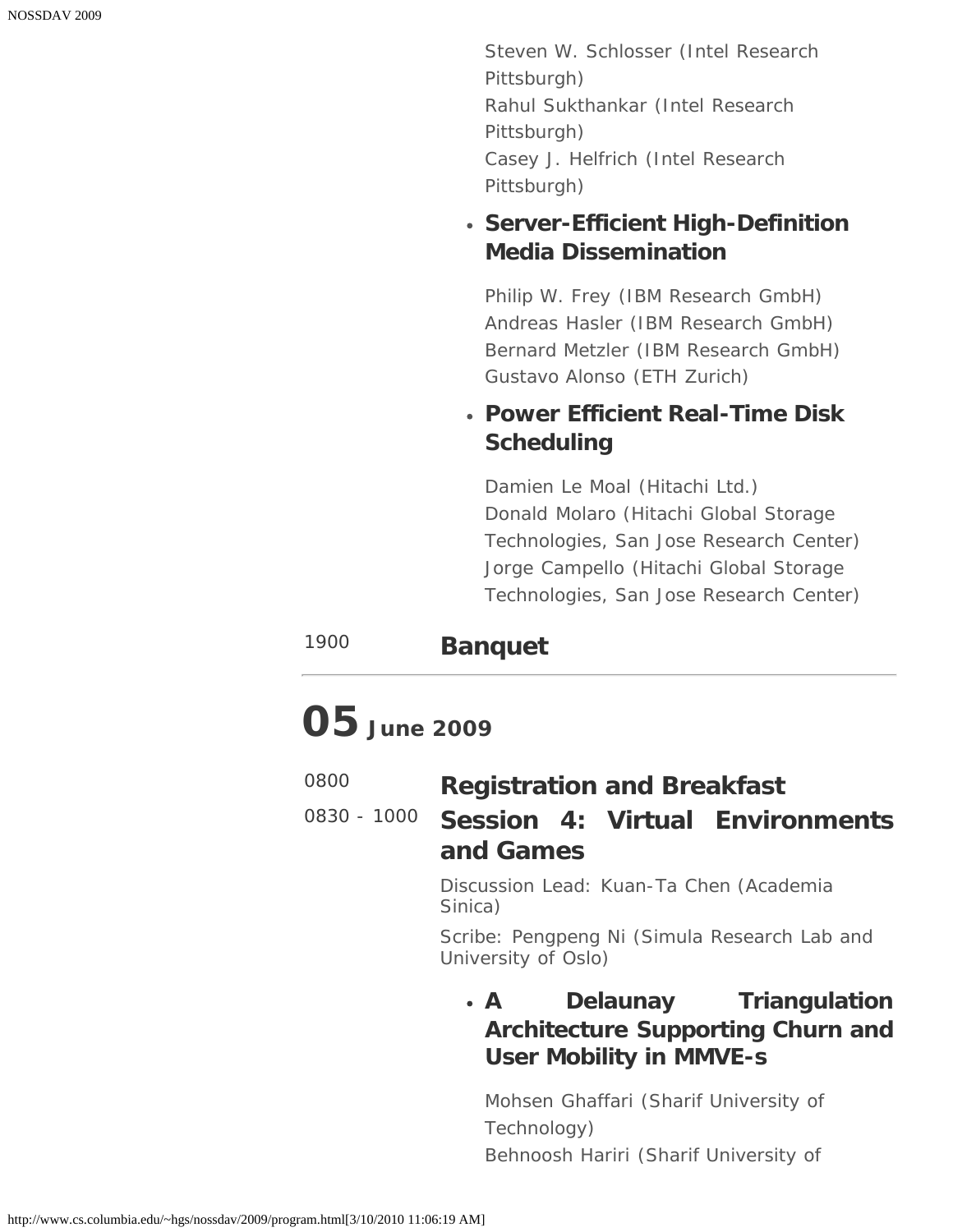*Technology and University of Ottawa) Shervin Shirmohammadi (Sharif University of Technology and University of Ottawa)*

#### **Probabilistic Event Resolution with the Pairwise Random Protocol**

*John L. Miller (Microsoft Research and University of Cambridge) Jon Crowcroft (University of Cambridge)*

**Cross-Tree Adjustment for Spatialized Audio Streaming over Networked Virtual Environments**

*Ke Liang (National University of Singapore) Roger Zimmermann (National University of Singapore)*

#### 1000 - 1030 **Coffee Break**

#### 1030 - 1200 **Session 5: Security**

*Discussion Lead: Klara Nahrstedt (UIUC) Scribe: Liang Ke (National University of Singapore)*

#### **End-to-End Secure Delivery of Scalable Video Streams**

*Kianoosh Mokhtarian (Simon Fraser University) Mohamed Hefeeda (Simon Fraser University)*

#### **Secure Multimedia Content Delivery with Multiparty Multilevel DRM Architechture**

*Tony Thomas (Nanyang Technological University) Sabu Emmanuel (Nanyang Technological University) Amitabha Das (Nanyang Technological University)*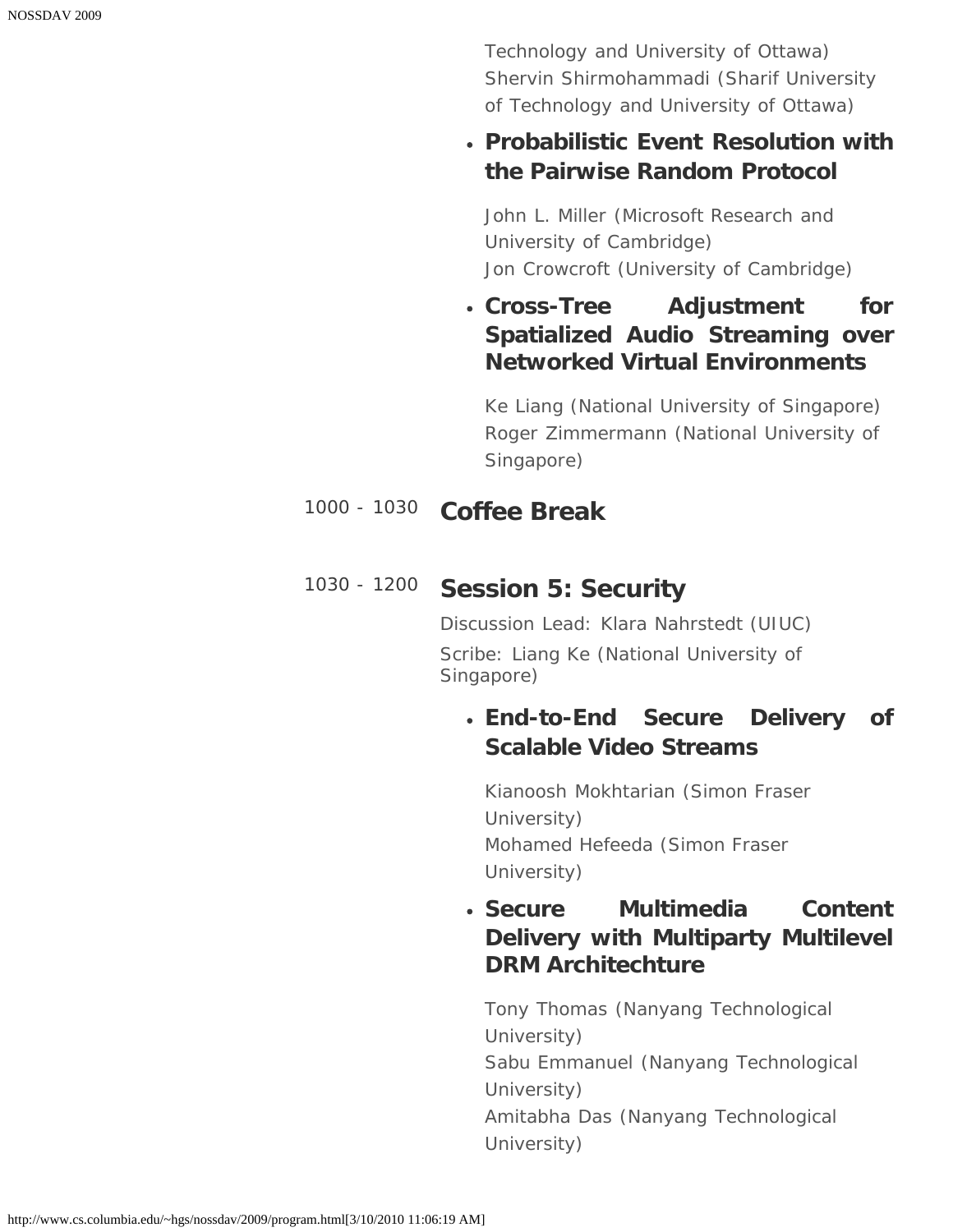*Mohan S. Kankanhalli (National University of Singapore)*

#### **Rapid Identification of Skype Traffic**

*Philip A. Branch (Swinburne University of Technology) Amiel Heyde (Swinburne University of Technology) Grenville J. Armitage (Swinburne University of Technology)*

## 1200 - 1330 **Lunch**

## 1330 - 1500 **Session 6: Understanding and Improving User Experience**

*Discussion Lead: Mohamed Hafeeda (Simon Fraser University)*

*Scribe: Wei Cheng (National University of Singapore)*

#### **An Empirical Evaluation of VoIP Playout Buffer Dimensioning in Skype, Google Talk, and MSN Messenger**

*Chen-Chi Wu (National Taiwan University) Kuan-Ta Chen (Academia Sinica) Chun-Ying Huang (National Taiwan Ocean University) Chin-Laung Lei (National Taiwan University)*

**Fine-Grained Scalable Streaming**

## **from Course-Grained Video**

*Pengpeng Ni (Simula Research Laboratory and University of Oslo) Alexander Eichhorn (Simula Research Laboratory) Carsten Griwodz (Simula Research Laboratory and University of Oslo) Pål Halvorsen (Simula Research Laboratory and University of Oslo)*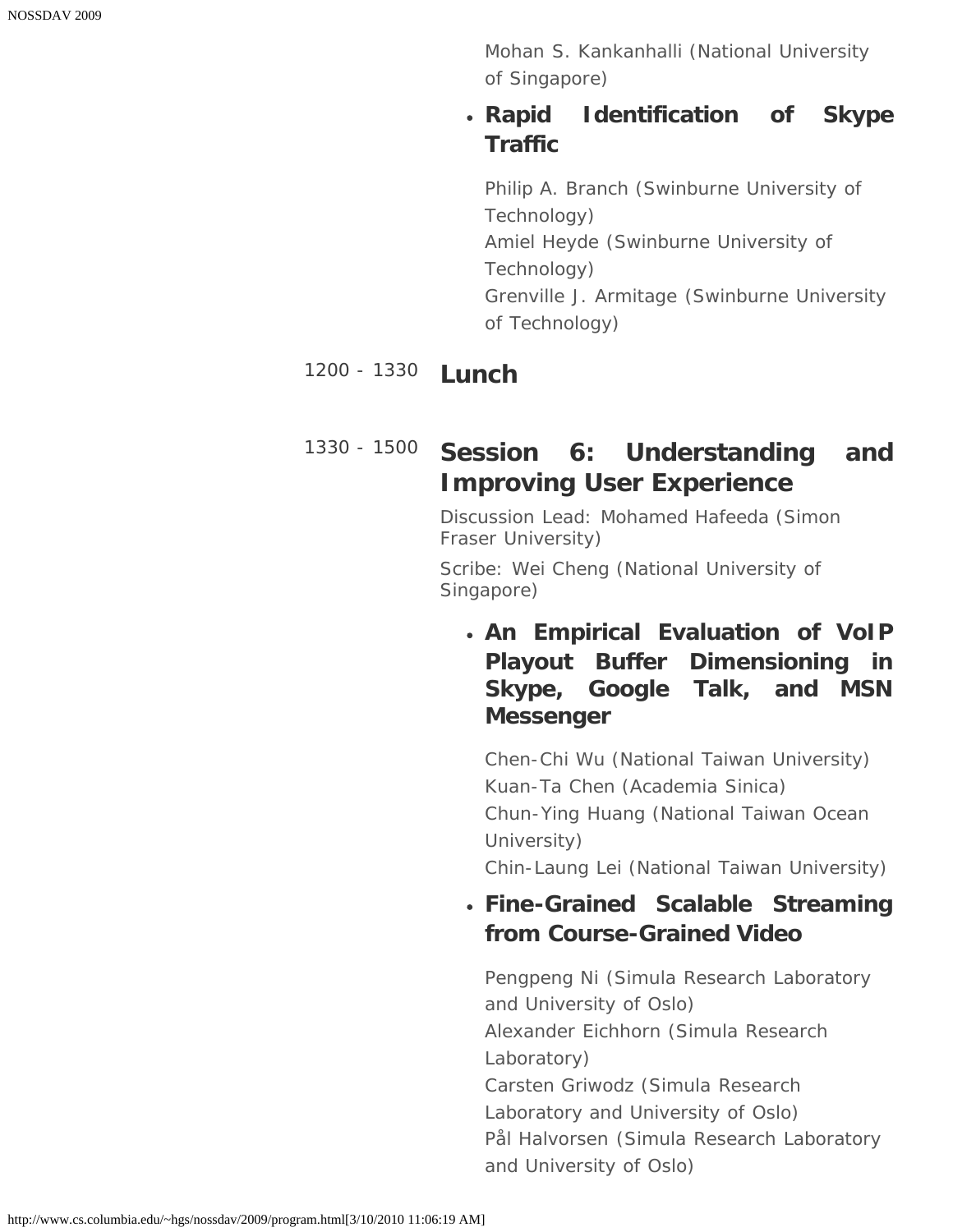**Estimate and Serve: Scheduling Soft Real-Time Packets for Delay Sensitive Media Applications on the Internet**

*Ishan Vaishnavi (Centrum voor Wiskunde en Informatica) Dick C. A. Bulterman (Centrum voor Wiskunde en Informatica)*

#### 1500 - 1530 **Coffee Break**

#### 1530 - 1700 **Session 7: P2P Streaming II**

*Discussion Lead: Dongyan Xu (Purdue University) Scribe: Saurabh Ratti (University of Ottawa)*

#### **Zebroid: IPTV Data Mining to Support Peer-Assisted VoD Content Delivery**

*Yih-Farn Robin Chen (AT&T Laboratories - Research)*

*Rittwik Jana (AT&T Laboratories - Research) Daniel Stern (AT&T Laboratories - Research) Bin Wei (AT&T Laboratories - Research) Mike Yang (AT&T Laboratories - Research) Hailong Sun (Beihang University)*

#### **Robust Live Media Streaming in Swarms**

*Thomas Locher (ETH Zurich) Remo Meier (ETH Zurich) Roger Wattenhofer (ETH Zurich) Stefan Schmid (TU Munich)*

#### **Providing Statistically Guaranteed Streaming Quality for Peer-to-Peer Live Streaming**

*Miao Wang (University of Nebraska-Lincoln) Lisong Xu (University of Nebraska-Lincoln)*